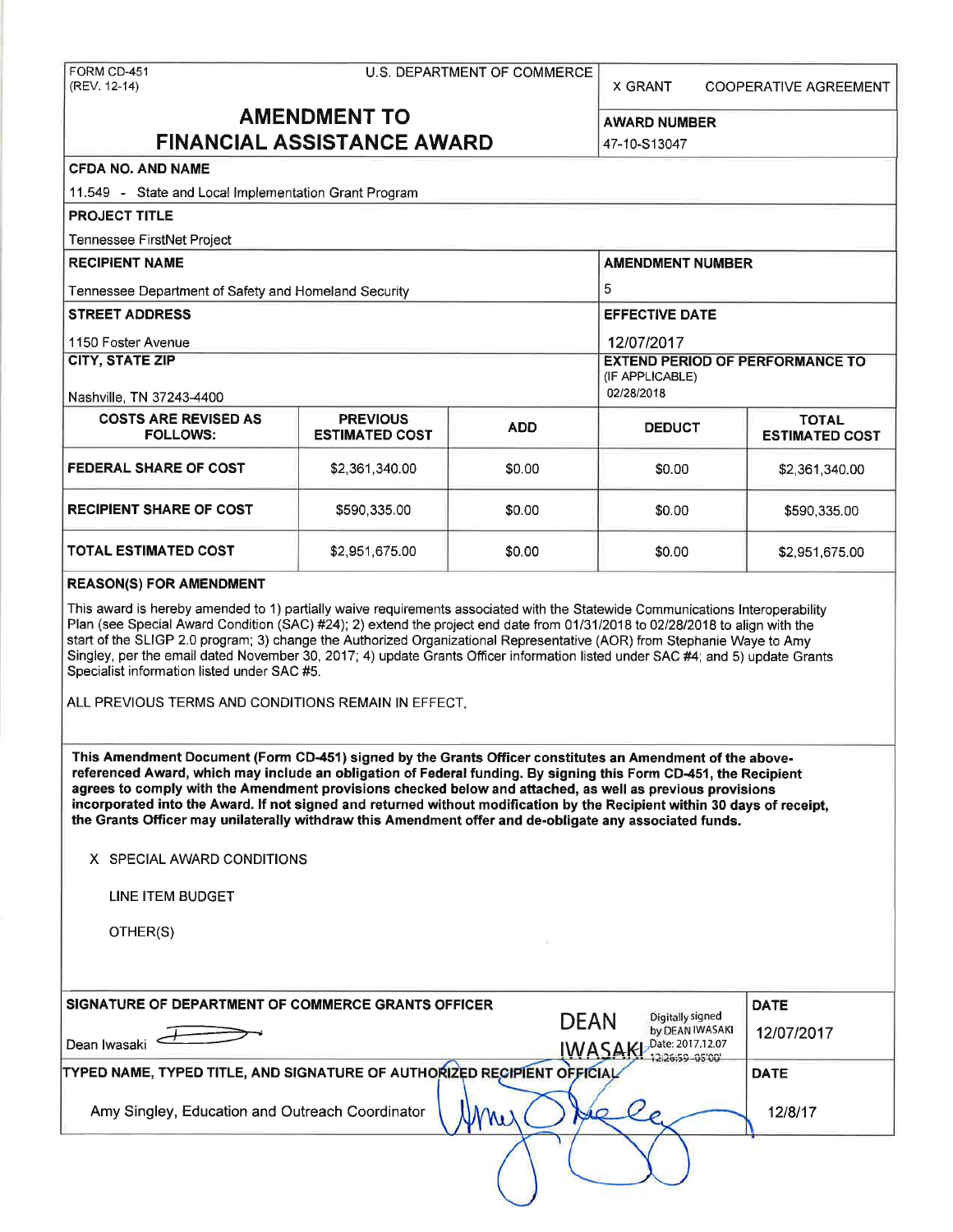Award Number: 47-10-S13047, Amendment Number 5 Federal Program Officer: Yuki Miyamoto-Mendez Requisition Number: S13047 Employer Identification Number: 626001445 Dun & Bradstreet No: 878297415 Recipient ID: 4702852 Requester ID: 4702852

#### **Award ACCS Information**

| <b>Bureau</b><br>Code | <b>FCFY</b> | <b>Project-Task</b> | <b>Org Code</b>        | <b>Obj Class</b> | <b>Obligation Amount</b> |
|-----------------------|-------------|---------------------|------------------------|------------------|--------------------------|
| 61                    | 2013        | 8150000-000         | 11-00-0000-00-00-00-00 | 41-19-00-00      | \$0.00                   |

#### **Award Contact Information**

| <b>Contact Name</b> | <b>Contact Type</b> | Email                | Phone        |
|---------------------|---------------------|----------------------|--------------|
| Singley<br>Ms. Amy  | Administrative      | amy.singley@tn.gov   | 615-483-0396 |
| Mr. Arnold Hooper   | Technical           | arnold.hooper@tn.gov | 615-365-1620 |

#### **NIST Grants Officer:**

Nuria Martinez 100 Bureau Drive, MS 1650 Gaithersburg, MD 20899-1650 (301) 975-6215

### **NIST Grants Specialist:**

Shiou Yun Michelle Liu 100 Bureau Drive, MS 1650 Gaithersburg, MD 20899-1650 (301) 975-8245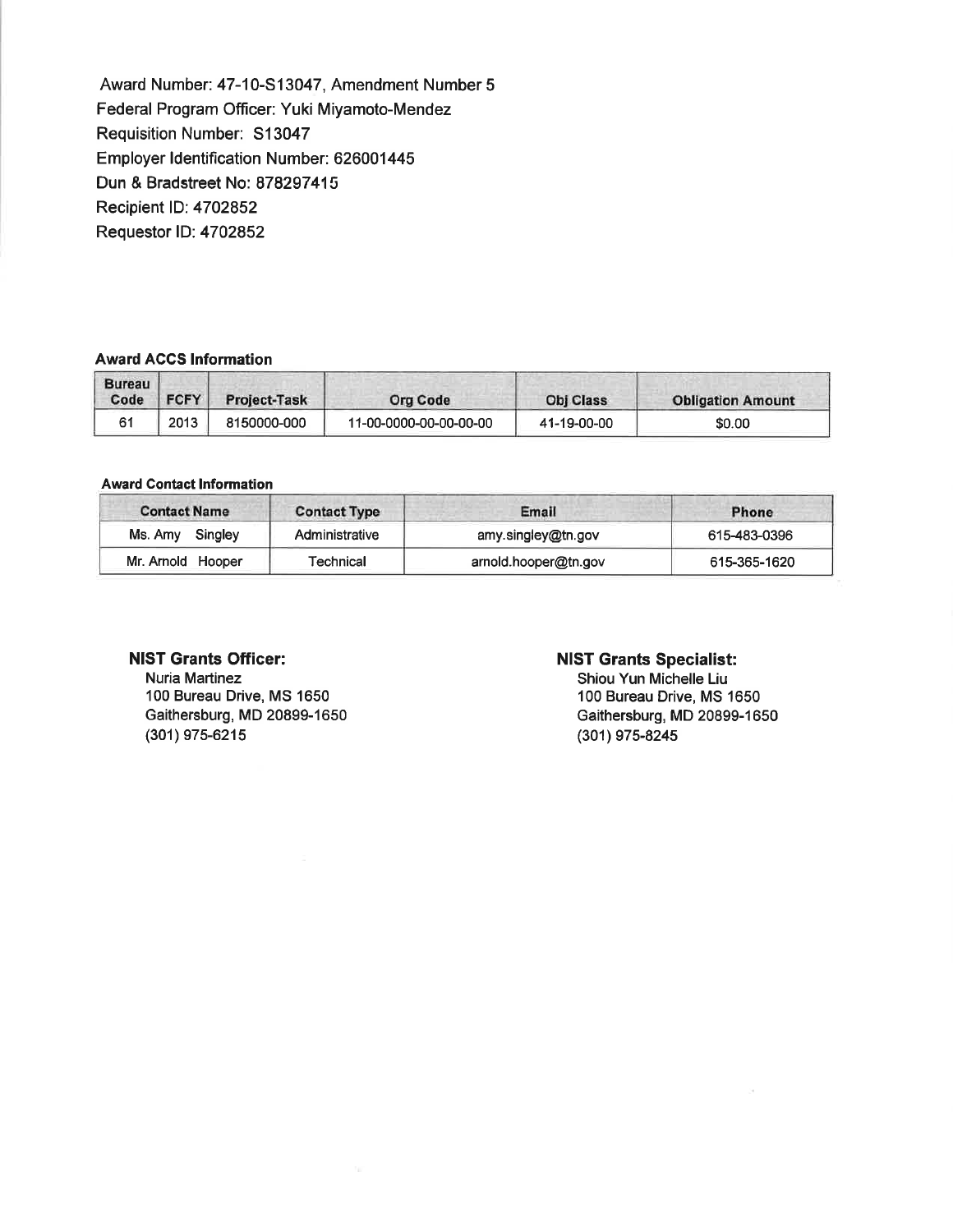Grant Award Number: 47-10-S13047 Recipient Organization: Tennessee Department of Safety and Homeland Security Amendment No. 05

# **National Institute of Standards and Technology State and Local Implementation Grant Program Special Award Conditions**

# **2. The Recipient's Contact's name, title, address, and telephone number are:**

Amy Singley Outreach & Education Coordinator TN Advanced Communications Network-TACN Tennessee Department of Safety and Homeland Security 225 Ezell Pike Nashville, TN 37217 Telephone: 615-483-0396 Email: amy.singley@ln.gov

# **4. The Grants Officer's name, address, telephone number, and email address:**

Nuria Martinez National Institute of Standards and Technology 100 Bureau Drive, Mail Stop 1650 Gaithersburg, MD 20899-1650 Telephone: 301-975-6215 Email: nuria.martinez@nist.gov

## **5. The Grants Specialist's name, address, telephone number, and email address:**

Shiou Yun Michelle Liu National Institute of Standards and Technology Grants Management Division 100 Bureau Drive, Mail Stop 1650 Gaithersburg, Maryland 20899-1650 Phone: (301) 975-8245 E-mail: shiouyun.liu@nist.gov

# **24. Statewide Communications Interoperability Plan Requirement:**

Notwithstanding Section 11.B of the LIGP Federal Funding Opportunity, the recipient is no longer required to describe how they intend to satisfy each of SLIGP program priorities, including milestones that demonstrate their progress, as a component of a comprehensive plan that is part of their existing Statewide Communications Interoperability Plan (SCIP), or a plan complementary to and similar in concept to their SCIP.

The recipient, however, must still prepare a comprehensive plan as part of their